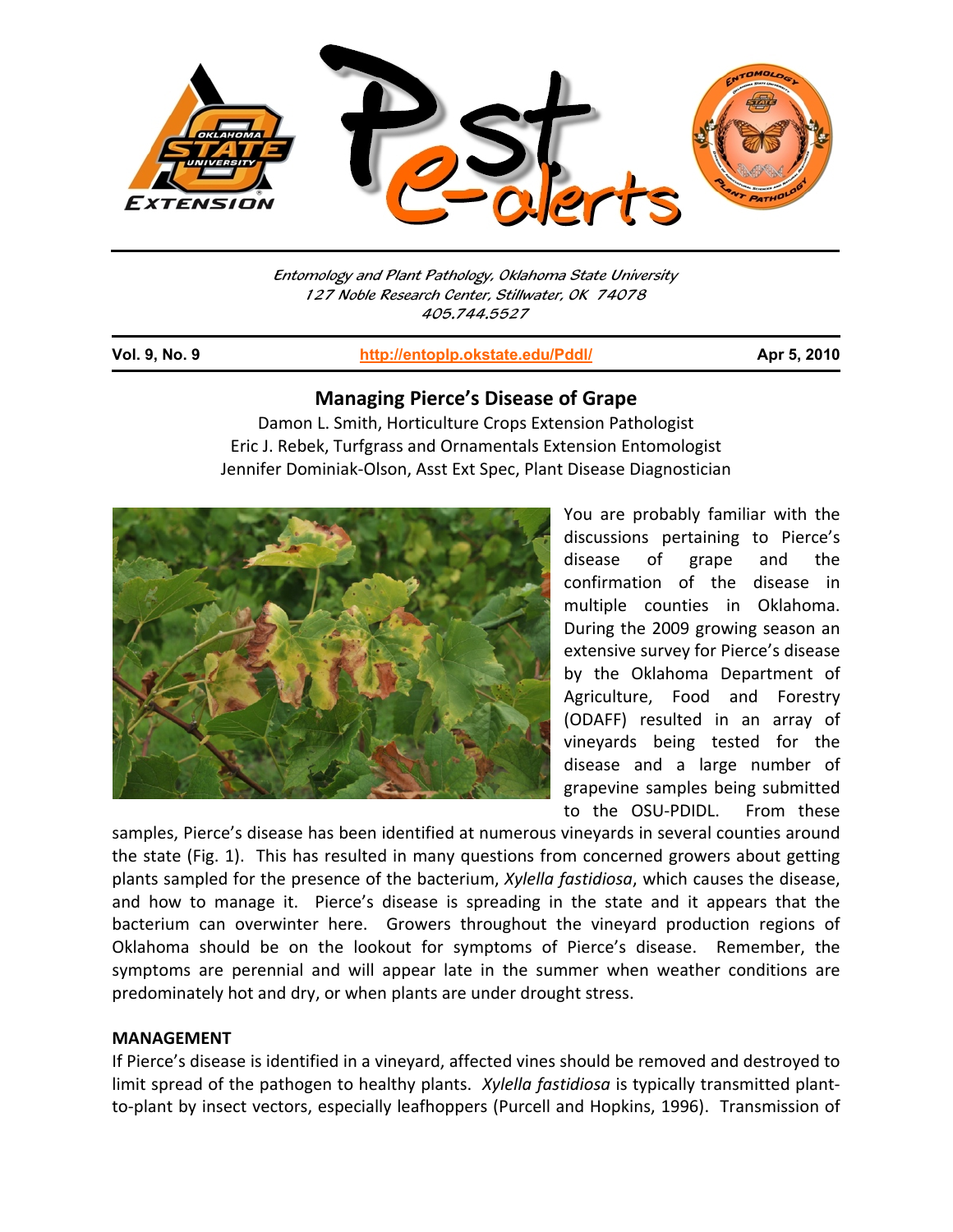the pathogen can occur mechanically, although the risk of this happening is considered low. The risk of spreading the bacterium through pruning practices is also considered low during the winter months when major dormant pruning practices occur. The risk is much higher when pruning practices occur during periods of active vine growth. Regardless of the timing of pruning, it is recommended that pruning equipment be "sanitized" after working on each vine. This will help reduce the risk of mechanical transmission from infected vines to healthy vines. A 10% solution of household bleach is sufficient for killing the bacterium. Maintain a set of pruners in a bucket containing the bleach solution while you use another set of pruners. The set in the bucket will be "sanitizing" while you work. When you move to the next vine, simply switch to the set of pruners that have been "sanitized". This will not only reduce the risk of spreading *X. fastidiosa*, but also reduce the risk of transmitting other types of pathogens that can cause disease in grapevines.

The bacterium can also be transmitted through use of infected propagation material taken from infected grape vines (Robacker and Chang, 1992). Spread of the disease through the use of contaminated propagation material presents many challenges for Oklahoma growers. Many rely on propagating their own plants from cuttings however, we suggest that this practice be avoided in order to reduce the risk of spreading *X. fastidiosa*. If you insist on propagating your own planting stock, mother plants should be tested prior to propagation to ensure that the plants are free of *X. fastidiosa*. Grape growers should purchase plants from reliable viticulture suppliers and resist the temptation to root cuttings received from friends and neighbors. By purchasing clean stock from a reliable source, the likelihood of introducing *X. fastidiosa* into the vineyard is greatly reduced.



**Fig 1**. Oklahoma counties where vineyards were tested for Pierce's disease. Green indicates counties that had at least one commercial vineyard that tested positive for Pierce's disease. Yellow indicates counties that had commercial vineyards tested but were negative for Pierce's disease. Blue indicates the first county (non-commercial location) where Pierce's disease was detected ¬in Oklahoma.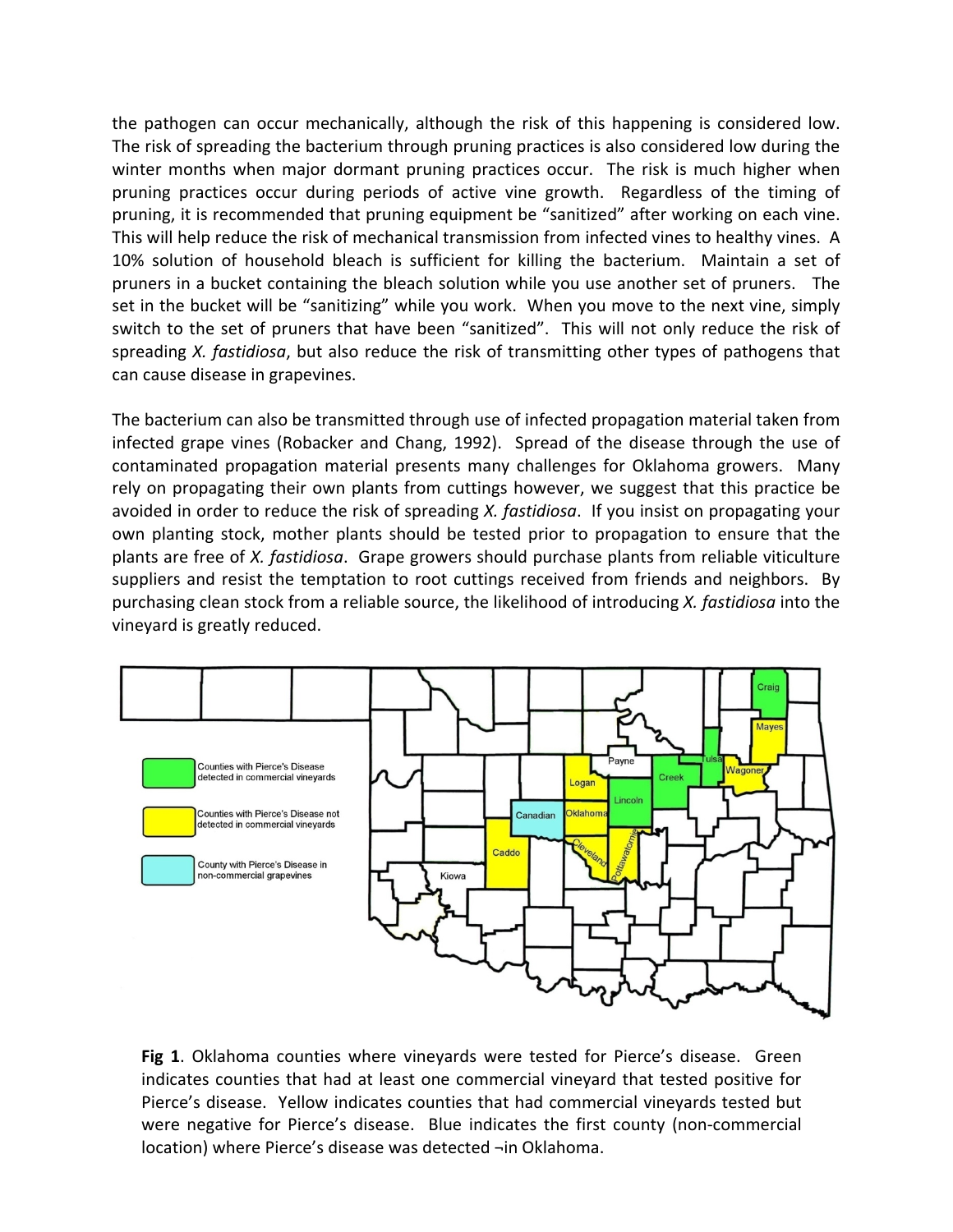Grape varieties vary in their response to Pierce's disease. It is generally accepted that European grape varieties (*Vitis vinifera*) will be more susceptible or intolerant to Pierce's disease. The bacterium that causes Pierce's disease is native to North America where there are native grape species. Therefore, grape cultivars that are not native to North America will typically have little or no resistance or tolerance to the disease. A portion of the American‐type cultivars, or cultivars with large portions of their genetic background comprised of native American species, will typically be more resistant or tolerant to Pierce's disease. For example, in the High Plains of Texas, 'Black Spanish' is considered tolerant, meaning vines can be infected with the bacterium but remain symptomless or only slightly affected. Cultivars such as 'Chardonnay' and 'Viognier' are highly susceptible to Pierce's disease in the High Plains of Texas (David Appel, Texas A&M University, *personal communication*). Growers who have removed vines that have succumbed to Pierce's disease should consider replanting with resistant or tolerant cultivars.

Growers should also focus on a sound weed control program in the vineyard. There is circumstantial evidence in Texas that wide (100‐300 ft) "buffer zones" of weed‐free areas surrounding the vineyards substantially reduce the likelihood of initial infections within the vineyard (David Appel, Texas A&M University, *personal communication*). Also, maintaining herbicide strips around vines within the vineyard and using a cover crop such as cool-season grasses (ex. annual ryegrass) between rows may help to reduce spread of the pathogen via insect vectors.

In vineyards diagnosed with Pierce's disease, a systemic insecticide may be necessary to reduce secondary spread of the pathogen between vines. In Oklahoma, two systemic products are available to control insect pests in vineyards: Platinum® (thiamethoxam) and Assail® (acetamiprid). Both products are neonicotinoid insecticides (i.e., from the same chemical class), so for resistance management choose one and rotate with insecticides from other chemical classes that are used to control other pests. Platinum® can be applied at a rate of 8 to 17 fl. oz. per acre in several ways: surface banding on each side of the row; chemigation into the root zone; or hill drenching followed by irrigation. Higher rates are recommended for longer residual activity (i.e., season‐long control). This product has a pre‐harvest interval (PHI) of 60 days, so it needs to be applied at least 2 months prior to harvest. This restriction isn't a problem, however, because Platinum® should be applied early in the season just prior to early activity of potential insect vectors. Assail® has translaminar activity (i.e., absorbed into plant through leaf tissue) and is applied as a foliar spray at a rate of 2.5 oz. per acre. The PHI for this product is only 7 days, so timing of application is more flexible than for Platinum®. As always, carefully read the insecticide label to insure proper application methods, maximize effectiveness, and minimize environmental contamination.

#### **PIERCE'S DISEASE TESTING**

The only way to confirm whether a vine is infected by the pathogen that causes Pierce's disease is to submit samples to the Plant Disease and Insect Diagnostic Laboratory (PDIDL). The sample should include a cane with several symptomatic leaves attached. The leaves should be placed within a ziptop bag with no added moisture, packaged, and mailed to the PDIDL. Be sure to include a completed sample form with your sample. Sample forms can be found at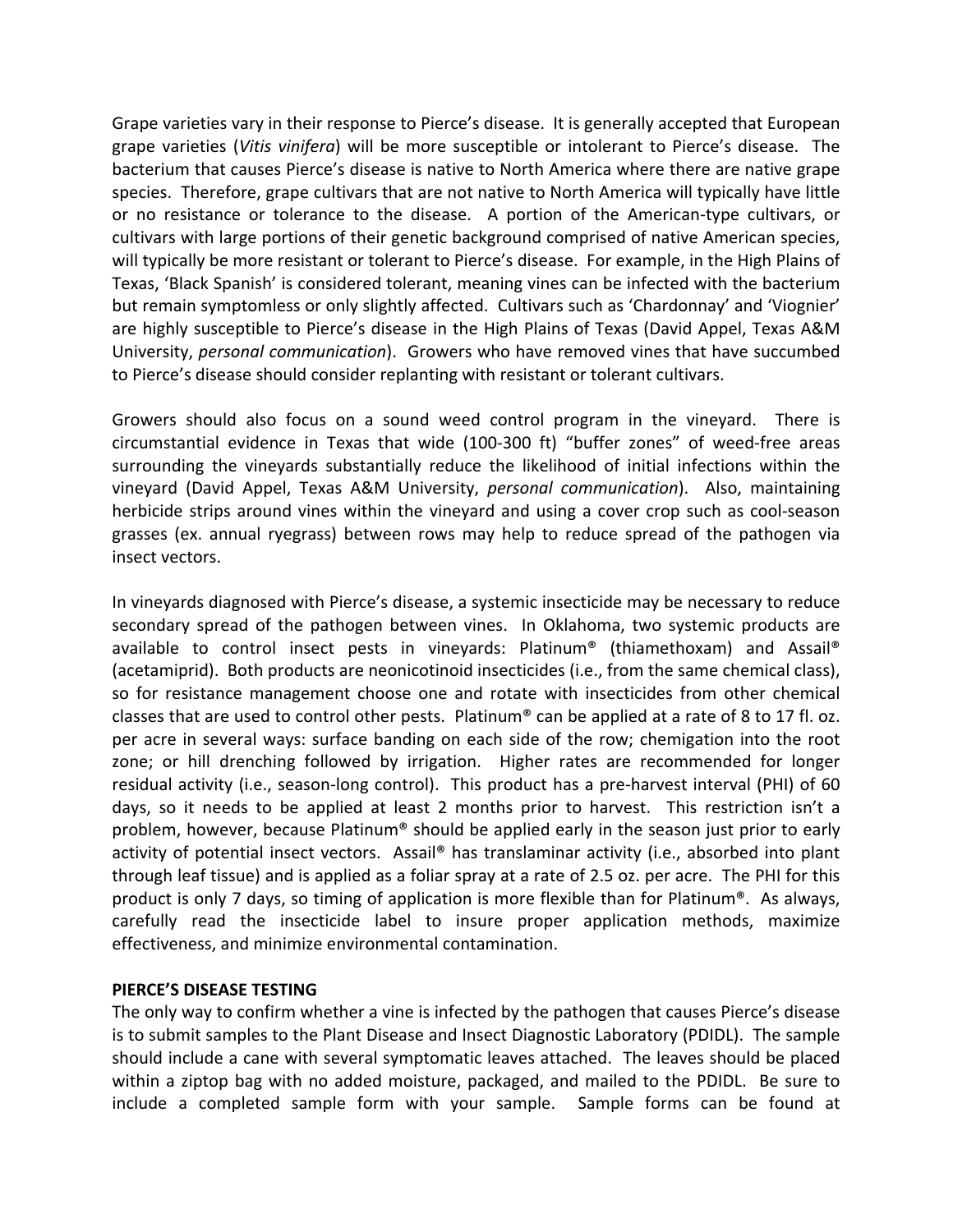http://entoplp.okstate.edu/pddl/pdidl-form.pdf. The cost of the Pierce's disease test is \$50 for polymerase chain reaction (PCR; highly sensitive). If multiple samples are submitted at one time, the cost is reduced. Please call the PDIDL at 405-744-9961 if you need additional information regarding sampling or testing. Any pertinent digital pictures should be sent to jen.olson@okstate.edu. Results for the Pierce's disease test are generally available in 3-5 business days.

#### **References**:

Purcell, A. H., and D. L. Hopkins. 1996. Fastidious xylem-limited bacterial plant pathogens. Annual Review of Phytopathology 34: 131‐151.

Robacker, C. D., and C. J. Chang. 1992. Shoot‐tip culture of muscadine grape to eliminate Pierce's disease bacteria. Horticultural Science 27: 449‐450.

\_\_\_\_\_\_\_\_\_\_\_\_\_\_\_\_\_\_\_\_\_\_\_\_\_\_\_\_\_\_\_\_\_\_\_\_\_\_\_\_\_\_\_\_\_\_\_\_\_\_\_\_\_\_\_\_\_\_\_\_\_\_\_\_\_\_\_\_\_\_\_\_\_\_\_\_\_\_

# **Scouting Canola for Diamondback Moth**

Tom A. Royer, Extension Entomologist Kris Giles, Research Entomologist

There are reports of diamondback moth infesting canola in several locations in southwest Oklahoma and Texas. Diamondback moth populations can build rapidly, and cause problems in canola when plants start to bloom. We do not currently have any research‐based economic thresholds from Oklahoma for managing diamondback moth, so my suggestions are adapted from recommendations developed in spring canola in North Dakota.



Photo courtesy of Alton Sparks Jr., University of Georgia. Bugwood.org

Diamondback moth is a pest of many crucifer crops, including canola. This insect is found worldwide, and was introduced into the United States in 1854. The moth is a small, gray and brown moth that measures ½ inches. When resting, the wings are folded over the body in a roof like position. Male moths have three diamond‐shaped markings on the forewings when they are folded together, which is how it got its name. Female moths lay oval flattened eggs measuring 0.44 mm in groups of 1‐8 eggs which will hatch in 5‐6 days. One female will lay an average of 150 eggs.

Newly hatched larvae are light green with a green head, and become progressively darker as they mature. They develop through four instars and when full grown, a larva measures about  $\frac{1}{2}$ inches long. One distinct feature of this caterpillar is that they will thrash violently back and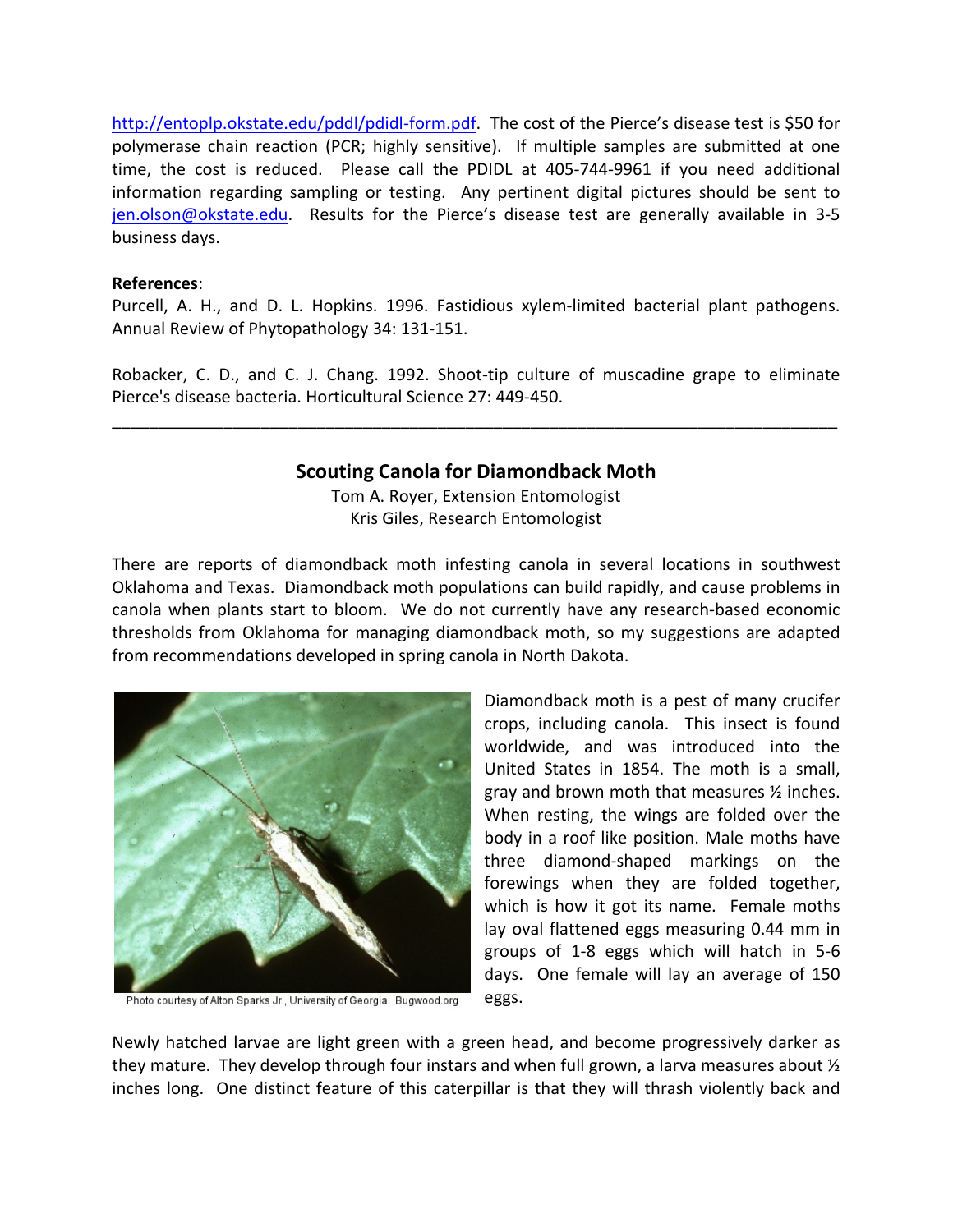forth and drop from the plant on a silk strand. They create a loose, silken cocoon that they attach to the plant and pupate in. They can complete a lifecycle in about 32 days, depending on temperature. Typically a scout will find all life stages at the same time within a field.

Larvae are the damaging stage. When they first hatch, larvae feed by leaf mining. As they grow they begin to feed on the outside of the leaves. Small larvae chew small irregular windowpane areas on a leaf. As they get larger, they chew entire leaves leaving only the veins. Although leaf feeding looks bad, it doesn't result in much yield loss. Yield loss is associated with flower and seed pod injury. When larvae feed on flowers, they cause them to abort. When they feed on seed pods, the pods may fail to produce seed. Feeding associated with flowers and pods can also cause a delay in plant maturity.



Photo courtesy of Merle Shepard, G.R. Carne and P.A.C. Ooi. Bugwood.org

Scout for diamondback moth by pulling plants from a 1‐square foot area, beet the collected plants into a white bucket and count larvae. Count larvae that are dangling on the plant from silk threads as well. Take counts in at least 5 locations to get an average number of larvae per square foot.

**Thresholds** are: **10-15 larvae per square foot during early flowering** 20‐30 per foot during pod stage.

**One caution**: Diamondback moths are notorious for developing resistance to insecticides, particularly pyrethroids, which are the primary registered insecticides for use in canola.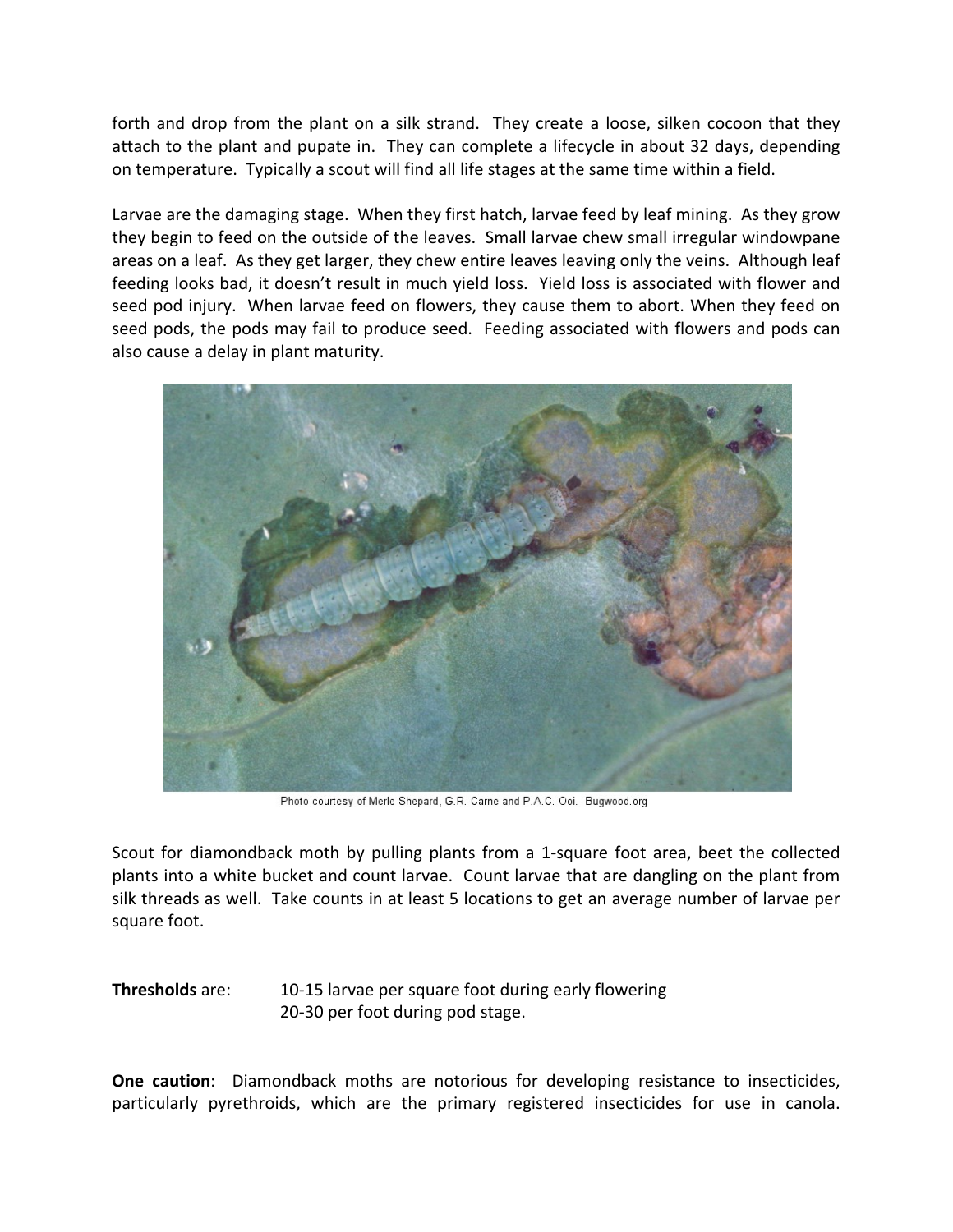Therefore, I suggest that the high end of any rates should be considered to eliminate the possibility of not obtaining adequate control. Current recommendations for control of diamondback moths in canola are listed in **CR‐7667**, "Management of Insect and Mite Pests in Canola" which can be obtained online at:

http://pods.dasnr.okstate.edu/docushare/dsweb/Get/Document‐3045/CR‐7667web2009.pdf \_\_\_\_\_\_\_\_\_\_\_\_\_\_\_\_\_\_\_\_\_\_\_\_\_\_\_\_\_\_\_\_\_\_\_\_\_\_\_\_\_\_\_\_\_\_\_\_\_\_\_\_\_\_\_\_\_\_\_\_\_\_\_\_\_\_\_\_\_\_\_\_\_\_\_\_\_\_

### **Wheat Disease Update**

Bob Hunger, Extension Wheat Pathologist



**Oklahoma**: Wheat has grown greatly over the last week in Oklahoma. On trips last week to McAlester (southeastern OK) and Clinton (southwestern OK) and then here at Stillwater, I found wheat mostly at GS 6-7 (one or two nodes present on lower stems) depending on planting date last fall. Fields I examined last week were predominately clean of foliar diseases although scattered pustules of leaf rust and occasionally powdery mildew could be

found. This is consistent with reports from other extension

personnel with only a few exceptions such as around the Fairview area where Roger Gribble (Area Extension Agronomist – NW Oklahoma) observed heavy powdery mildew. The other significant observation was the presence of stripe rust on Jagalene in Dr. Brett Carver's (OSU Wheat Breeder) plots here at Stillwater. This stripe rust was on lower leaves in Jagalene border rows. Severity on individual leaves was in the 65‐80S range, but the incidence has scattered. No stripe rust could be found in any other plots, even of other fairly susceptible varieties.



## **Texas**: Here is an excerpt from a report from Rex Herrington (Research Associate, Texas A&M – College Station) that was received on 28‐Mar‐2010.

"I went to Castroville (a little ways west of San Antonio) yesterday with two grad students. The nursery looks outstanding, and has a high yield potential. Stripe rust is present across the nursery, but it is drying up, and I don't think it will do much with the warmer temperatures. I found very few active sporulating infection sites.



The big wheat field on Melcher Rd. to the north, just off Hwy 90 has a lot of yellow leaves from stripe rust. Also, the farmer's field on the west side showed prior evidence of stripe rust. Leaf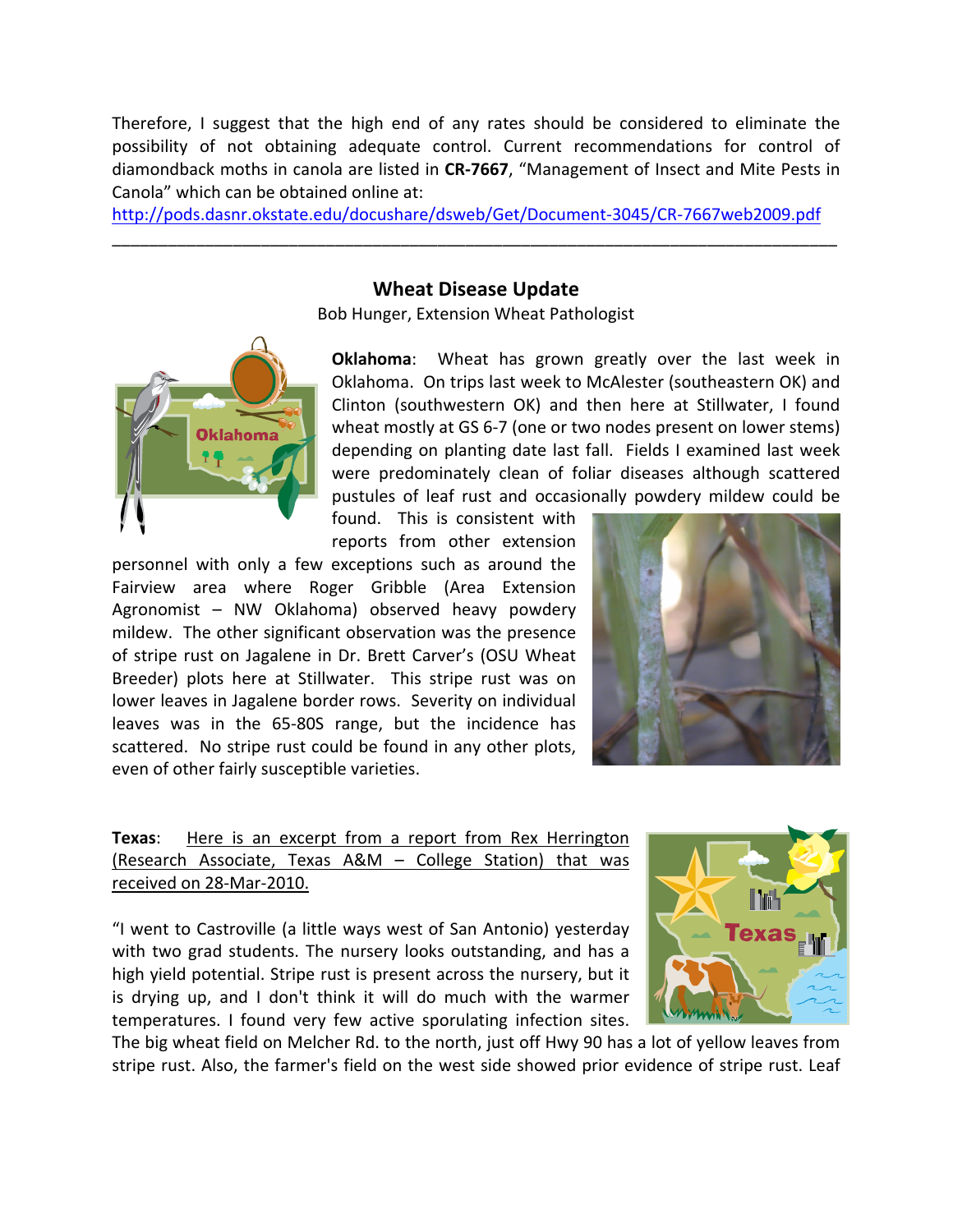rust is present in the spreader rows and in Jagger and Jagalene (15‐20S on lower leaves). No wheat stem rust was found. Powdery mildew is heavy, and yellowing leaves on susceptibles.

#### Here is an excerpt from Dr. Amir Ibrahim (Wheat Breeder, Texas A&M) received on 04‐Apr.

"Stripe rust has moved to the flag leaf in susceptible entries at this South Texas hot spot (College Station, TX). 'Jagalene' and 'Jagger' are 70S and 80S, respectively. TX05A001822 which ranked top in the 2009 SRPN and UVT is 100S and completely covered with rust. 'Fannin' and 'TAM 111' remain symptomless with an R rating."

## Here is an excerpt from a report sent out on 02‐April by James Swart (Entomologist) and Dr. Curtis Jones (Agronomist), both of Texas AgriLife Extension at Texas A&M‐Commerce.

"Most of the area wheat is in Feekes  $7 - 8$  (two nodes above ground to beginning of flag leaf emergence). Plants in most fields are reasonably well tillered, and yield potential is fair to good. Most plants are shallow rooted, as they have grown in saturated soils throughout the fall and winter months. Everything has been top dressed and we have now had adequate rainfall to move the nitrogen into the soil profile. Low levels of stripe rust were observed last week in the lower canopy in susceptible varieties (Patton SRWW in our Royse City location). We have not seen any leaf rust yet, but expect it to be present in susceptible varieties as temperatures begin to increase. There have been reports of a race change in stripe rust but we have not yet observed it here."



## **Louisiana**: Finally, here is a report from Dr. Stephen Harrison (Oat & Wheat Breeder, Louisiana State University) received on 02‐Apr.

"Stripe rust has continued to spread in Louisiana and growers are applying fungicides for control in a number of fields. Some previously resistant varieties are showing some infection while others have remained resistant. Plots at Winnsboro in Northeast Louisiana on April 1 had relatively light but active infections. Some grower fields in the Winnsboro area are at threshold level

for spraying with large  $(10 - 30')$  active infection centers in fields that can be seen from a distance. Stripe rust is widely present across South Louisiana and is being sprayed with fungicides. The highest severity in variety trial plots at Crowley (southwest) was 25% on March 23rd, but that has probably doubled in the past week, as occurred at Baton Rouge. Stripe rust at Baton Rouge has doubled in severity over the past 10 days with intensities as high as 60% in the variety trials on March 30. Approximately 40% of 2,000 observation yield plots in the wheat breeding program have been discarded due to stripe rust, a reflection of the fact that we have not seen stripe rust of any consequence in several years. Most of Louisiana has been windy and relatively dry which has probably limited spread somewhat since temperatures have been favorable for development. Rain is forecast over much of Louisiana tonight and temperatures will remain favorable in north Louisiana for continued development over the next 10 days